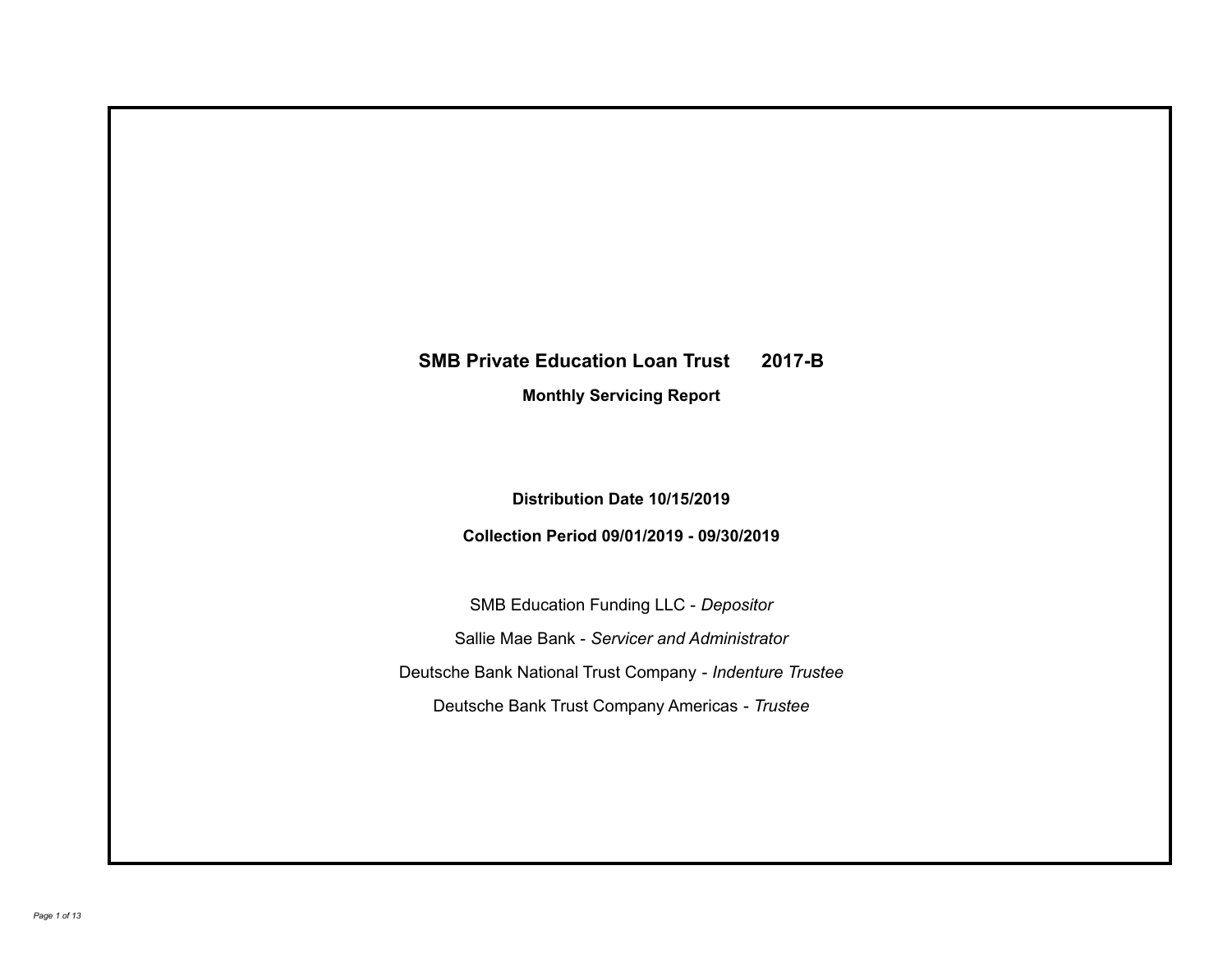| A<br>Settlement Date<br><b>Student Loan Portfolio Characteristics</b><br>11/08/2017<br>08/31/2019<br><b>Principal Balance</b><br>\$701,477,893.40<br>\$547,726,841.42<br>Interest to be Capitalized Balance<br>46,726,543.99<br>37,361,036.40<br>Pool Balance<br>\$748,204,437.39<br>\$585,087,877.82<br>Weighted Average Coupon (WAC)<br>WAC1 (Contractual Interest Rate on the Loan)<br>8.97%<br>9.59%<br>WAC2 (Average of Applicable Interest Rate)<br>8.94%<br>9.53%<br>WAC3 (Average of Actual Interest Rate)<br>8.86%<br>9.44%<br>135.09<br>128.31<br>Weighted Average Remaining Term<br>Number of Loans<br>66,252<br>52,227<br>Number of Borrowers<br>63,554<br>50,213<br>Pool Factor<br>0.781989318<br>Since Issued Total Constant Prepayment Rate (1)<br>11.03%<br>B<br><b>Debt Securities</b><br><b>Cusip/Isin</b><br>09/16/2019<br>A2A<br>83189DAB6<br>\$259,759,348.85<br>A2B<br>83189DAC4<br>\$127,941,171.82<br>В<br>83189DAD2<br>\$50,000,000.00<br>C<br>09/16/2019<br><b>Certificates</b><br><b>Cusip/Isin</b><br>\$100,000.00<br>Residual<br>83189D100<br>D<br>09/16/2019<br><b>Account Balances</b><br>10/15/2019<br>Reserve Account Balance<br>\$1,891,480.00<br>\$1,891,480.00<br>E<br>09/16/2019<br><b>Asset / Liability</b><br>Overcollateralization Percentage<br>25.19%<br>Specified Overcollateralization Amount<br>\$175,526,363.35 | ۱. | <b>Deal Parameters</b> |  |                                           |
|---------------------------------------------------------------------------------------------------------------------------------------------------------------------------------------------------------------------------------------------------------------------------------------------------------------------------------------------------------------------------------------------------------------------------------------------------------------------------------------------------------------------------------------------------------------------------------------------------------------------------------------------------------------------------------------------------------------------------------------------------------------------------------------------------------------------------------------------------------------------------------------------------------------------------------------------------------------------------------------------------------------------------------------------------------------------------------------------------------------------------------------------------------------------------------------------------------------------------------------------------------------------------------------------------------------------------------------------------------------|----|------------------------|--|-------------------------------------------|
|                                                                                                                                                                                                                                                                                                                                                                                                                                                                                                                                                                                                                                                                                                                                                                                                                                                                                                                                                                                                                                                                                                                                                                                                                                                                                                                                                               |    |                        |  | 09/30/2019                                |
|                                                                                                                                                                                                                                                                                                                                                                                                                                                                                                                                                                                                                                                                                                                                                                                                                                                                                                                                                                                                                                                                                                                                                                                                                                                                                                                                                               |    |                        |  | \$539,545,225.87<br>37,844,824.28         |
|                                                                                                                                                                                                                                                                                                                                                                                                                                                                                                                                                                                                                                                                                                                                                                                                                                                                                                                                                                                                                                                                                                                                                                                                                                                                                                                                                               |    |                        |  | \$577,390,050.15                          |
|                                                                                                                                                                                                                                                                                                                                                                                                                                                                                                                                                                                                                                                                                                                                                                                                                                                                                                                                                                                                                                                                                                                                                                                                                                                                                                                                                               |    |                        |  | 9.49%<br>9.43%                            |
|                                                                                                                                                                                                                                                                                                                                                                                                                                                                                                                                                                                                                                                                                                                                                                                                                                                                                                                                                                                                                                                                                                                                                                                                                                                                                                                                                               |    |                        |  | 9.35%                                     |
|                                                                                                                                                                                                                                                                                                                                                                                                                                                                                                                                                                                                                                                                                                                                                                                                                                                                                                                                                                                                                                                                                                                                                                                                                                                                                                                                                               |    |                        |  | 128.60                                    |
|                                                                                                                                                                                                                                                                                                                                                                                                                                                                                                                                                                                                                                                                                                                                                                                                                                                                                                                                                                                                                                                                                                                                                                                                                                                                                                                                                               |    |                        |  | 51,576<br>49,598<br>0.771700917<br>11.06% |
|                                                                                                                                                                                                                                                                                                                                                                                                                                                                                                                                                                                                                                                                                                                                                                                                                                                                                                                                                                                                                                                                                                                                                                                                                                                                                                                                                               |    |                        |  | 10/15/2019                                |
|                                                                                                                                                                                                                                                                                                                                                                                                                                                                                                                                                                                                                                                                                                                                                                                                                                                                                                                                                                                                                                                                                                                                                                                                                                                                                                                                                               |    |                        |  | \$253,038,595.09                          |
|                                                                                                                                                                                                                                                                                                                                                                                                                                                                                                                                                                                                                                                                                                                                                                                                                                                                                                                                                                                                                                                                                                                                                                                                                                                                                                                                                               |    |                        |  | \$124,630,949.82                          |
|                                                                                                                                                                                                                                                                                                                                                                                                                                                                                                                                                                                                                                                                                                                                                                                                                                                                                                                                                                                                                                                                                                                                                                                                                                                                                                                                                               |    |                        |  | \$50,000,000.00                           |
|                                                                                                                                                                                                                                                                                                                                                                                                                                                                                                                                                                                                                                                                                                                                                                                                                                                                                                                                                                                                                                                                                                                                                                                                                                                                                                                                                               |    |                        |  | 10/15/2019                                |
|                                                                                                                                                                                                                                                                                                                                                                                                                                                                                                                                                                                                                                                                                                                                                                                                                                                                                                                                                                                                                                                                                                                                                                                                                                                                                                                                                               |    |                        |  | \$100,000.00                              |
|                                                                                                                                                                                                                                                                                                                                                                                                                                                                                                                                                                                                                                                                                                                                                                                                                                                                                                                                                                                                                                                                                                                                                                                                                                                                                                                                                               |    |                        |  |                                           |
|                                                                                                                                                                                                                                                                                                                                                                                                                                                                                                                                                                                                                                                                                                                                                                                                                                                                                                                                                                                                                                                                                                                                                                                                                                                                                                                                                               |    |                        |  |                                           |
|                                                                                                                                                                                                                                                                                                                                                                                                                                                                                                                                                                                                                                                                                                                                                                                                                                                                                                                                                                                                                                                                                                                                                                                                                                                                                                                                                               |    |                        |  |                                           |
|                                                                                                                                                                                                                                                                                                                                                                                                                                                                                                                                                                                                                                                                                                                                                                                                                                                                                                                                                                                                                                                                                                                                                                                                                                                                                                                                                               |    |                        |  | 10/15/2019                                |
|                                                                                                                                                                                                                                                                                                                                                                                                                                                                                                                                                                                                                                                                                                                                                                                                                                                                                                                                                                                                                                                                                                                                                                                                                                                                                                                                                               |    |                        |  | 25.93%                                    |
|                                                                                                                                                                                                                                                                                                                                                                                                                                                                                                                                                                                                                                                                                                                                                                                                                                                                                                                                                                                                                                                                                                                                                                                                                                                                                                                                                               |    |                        |  | \$173,217,015.05                          |
| Actual Overcollateralization Amount<br>\$147,387,357.15                                                                                                                                                                                                                                                                                                                                                                                                                                                                                                                                                                                                                                                                                                                                                                                                                                                                                                                                                                                                                                                                                                                                                                                                                                                                                                       |    |                        |  | \$149,720,505.24                          |

(1) For additional information, see 'Since Issued CPR Methodology' found on page 11 of this report.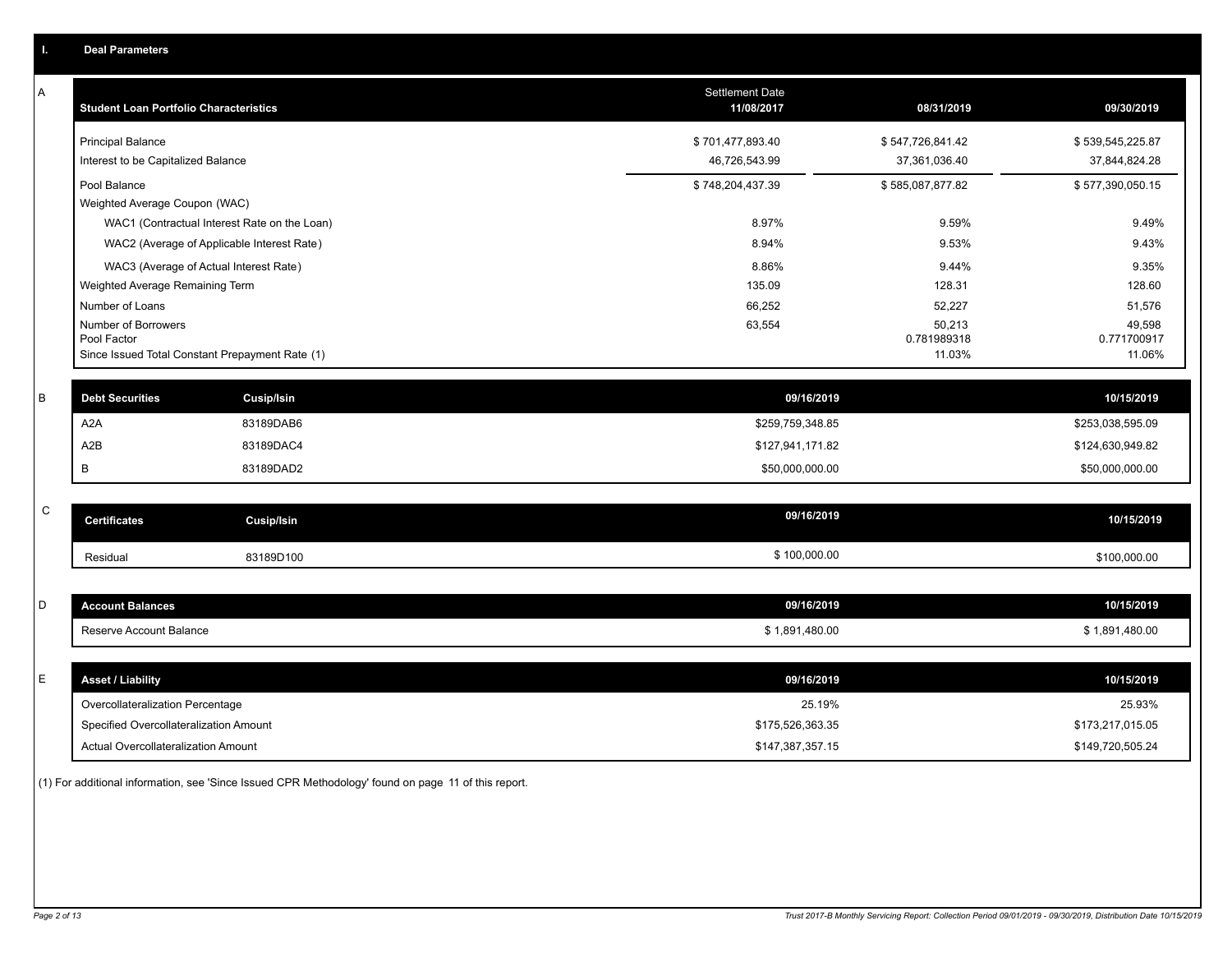| Ш  | 2017-B Trust Activity 09/01/2019 through 09/30/2019              |                 |
|----|------------------------------------------------------------------|-----------------|
| A  | <b>Student Loan Principal Receipts</b>                           |                 |
|    | <b>Borrower Principal</b>                                        | 8,493,435.62    |
|    | <b>Consolidation Activity Principal</b>                          | 0.00            |
|    | Seller Principal Reimbursement                                   | 0.00            |
|    | Servicer Principal Reimbursement                                 | 0.00            |
|    | Delinquent Principal Purchases by Servicer                       | 0.00            |
|    | <b>Other Principal Deposits</b>                                  | 32,033.40       |
|    | <b>Total Principal Receipts</b>                                  | \$8,525,469.02  |
| в  | <b>Student Loan Interest Receipts</b>                            |                 |
|    | <b>Borrower Interest</b>                                         | 2,863,944.42    |
|    | <b>Consolidation Activity Interest</b>                           | 0.00            |
|    | Seller Interest Reimbursement                                    | 0.00            |
|    | Servicer Interest Reimbursement                                  | 0.00            |
|    | Delinquent Interest Purchases by Servicer                        | 0.00            |
|    | <b>Other Interest Deposits</b>                                   | 59.09           |
|    | <b>Total Interest Receipts</b>                                   | \$2,864,003.51  |
| C  | <b>Recoveries on Realized Losses</b>                             | \$49,066.86     |
| D  | <b>Investment Income</b>                                         | \$21,607.73     |
| E. | <b>Funds Borrowed from Next Collection Period</b>                | \$0.00          |
| F  | <b>Funds Repaid from Prior Collection Period</b>                 | \$0.00          |
| G  | Loan Sale or Purchase Proceeds                                   | \$0.00          |
| H  | Initial Deposits to Distribution Account                         | \$0.00          |
|    | <b>Excess Transferred from Other Accounts</b>                    | \$0.00          |
| J  | <b>Borrower Benefit Reimbursements</b>                           | \$0.00          |
| Κ  | <b>Other Deposits</b>                                            | \$0.00          |
| Г  | <b>Other Fees Collected</b>                                      | \$0.00          |
| М  | <b>AVAILABLE FUNDS</b>                                           | \$11,460,147.12 |
| N  | Non-Cash Principal Activity During Collection Period             | \$343,853.47    |
| O  | Aggregate Purchased Amounts by the Depositor, Servicer or Seller | \$32,092.49     |
| P  | Aggregate Loan Substitutions                                     | \$0.00          |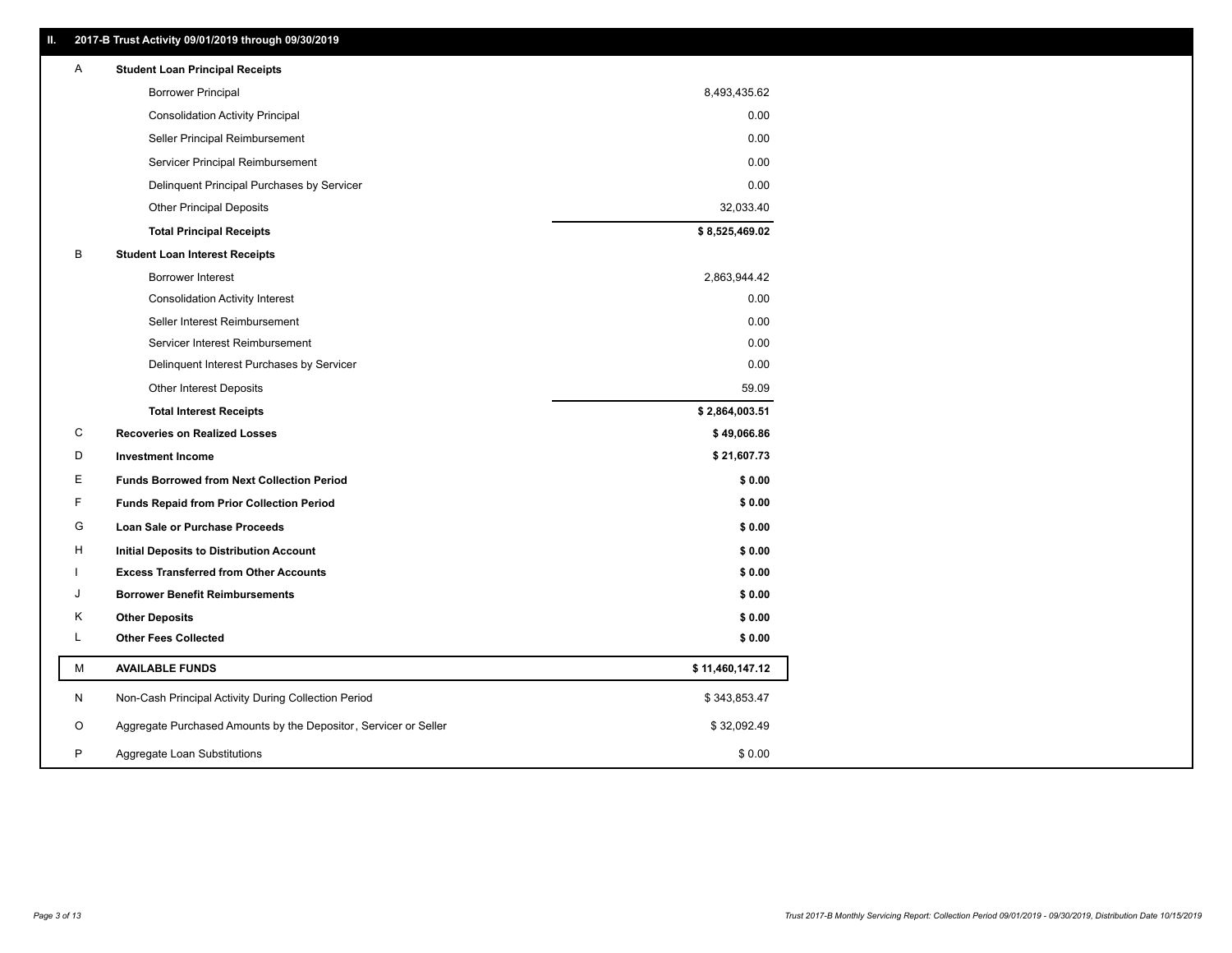## **09/30/2019 08/31/2019 Wtd Avg Coupon # Loans Principal and Interest Accrued to Capitalize % of Principal % of Loans in Repay (1) Wtd Avg Coupon # Loans Principal and Interest Accrued to Capitalize % of Principal % of Loans in Repay (1)**  INTERIM: IN SCHOOL 10.46% 4,359 \$58,565,544.18 10.143% - % 10.54% 4,533 \$60,277,247.34 10.302% - % GRACE 10.21% 2,748 \$37,999,024.88 6.581% - % 10.32% 2,638 \$36,526,329.03 6.243% - % DEFERMENT 10.06% 2,696 \$31,798,288.91 5.507% - % 10.18% 2,497 \$29,278,335.04 5.004% - % REPAYMENT: CURRENT 9.03% 38,993 \$412,240,598.57 71.397% 91.807% 9.14% 39,698 \$420,869,581.23 71.933% 91.692% 31-60 DAYS DELINQUENT 9.61% 690 \$8,553,767.00 1.481% 1.905% 9.74% 705 \$8,607,966.37 1.471% 1.875% 61-90 DAYS DELINQUENT 9.30% 284 \$3,676,777.40 0.637% 0.819% 9.64% 294 \$3,792,281.93 0.648% 0.826% > 90 DAYS DELINQUENT 10.66% 151 \$1,905,426.66 0.330% 0.424% 10.24% 160 \$2,229,259.15 0.381% 0.486% FORBEARANCE 9.64% 1,655 \$22,650,622.55 3.923% 5.044% 9.62% 1,702 \$23,506,877.73 4.018% 5.121% **TOTAL 51,576 \$577,390,050.15 100.00% 100.00% 52,227 \$585,087,877.82 100.00% 100.00% Loans by Repayment Status** Percentages may not total 100% due to rounding \*

1 Loans classified in "Repayment" include any loan for which interim interest only, \$25 fixed payments or full principal and interest payments are due.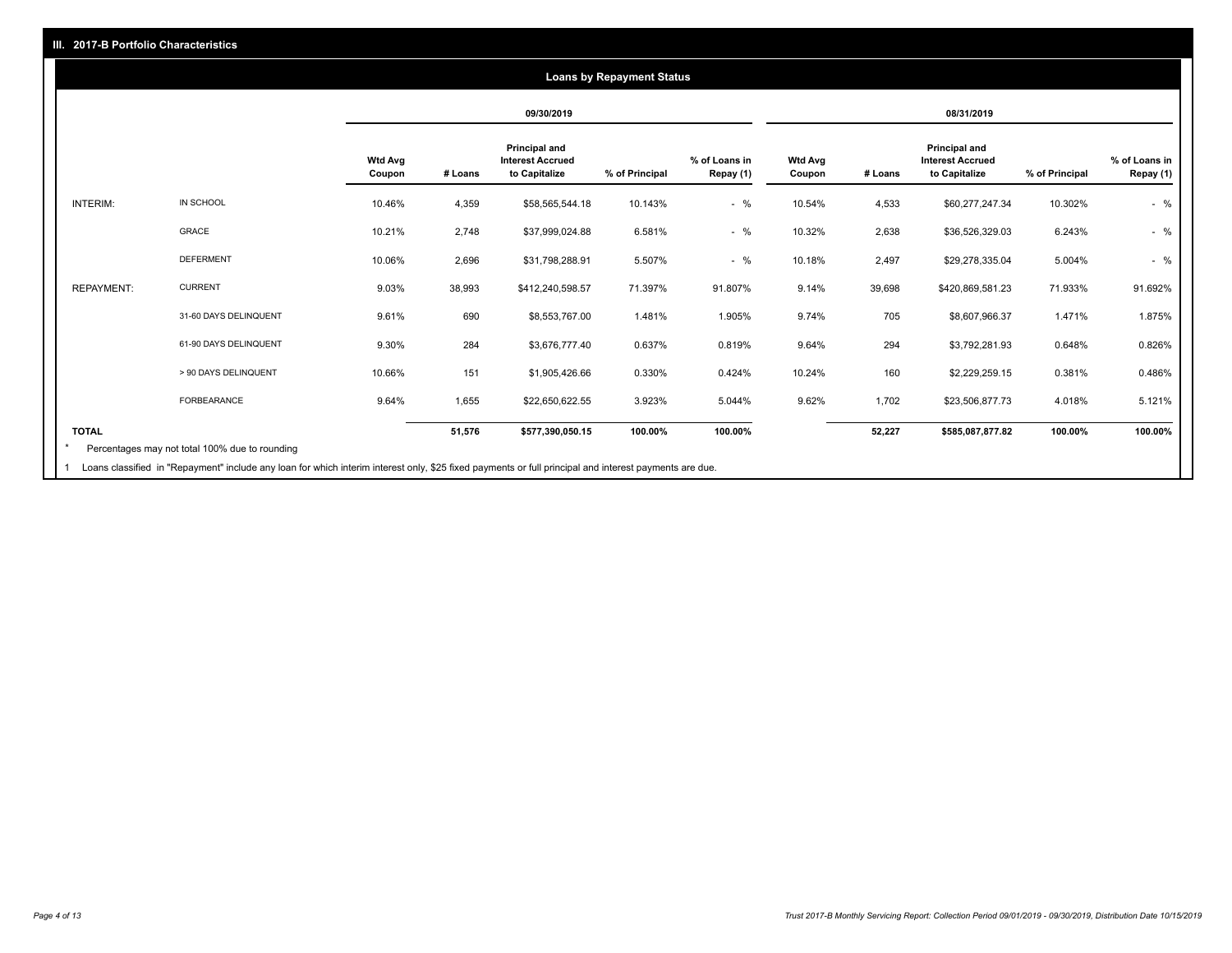|                 |                       |                          |         | 09/30/2019                                                |                |                                |                          |         | 08/31/2019                                                |                |                                |
|-----------------|-----------------------|--------------------------|---------|-----------------------------------------------------------|----------------|--------------------------------|--------------------------|---------|-----------------------------------------------------------|----------------|--------------------------------|
|                 |                       | <b>Wtd Avg</b><br>Coupon | # Loans | Principal and<br><b>Interest Accrued</b><br>to Capitalize | % of Principal | % of Loans in<br>P&I Repay (2) | <b>Wtd Avg</b><br>Coupon | # Loans | Principal and<br><b>Interest Accrued</b><br>to Capitalize | % of Principal | % of Loans in<br>P&I Repay (2) |
| <b>INTERIM:</b> | IN SCHOOL             | 9.97%                    | 8,651   | \$115,818,559.32                                          | 20.059%        | $-$ %                          | 10.04%                   | 8,990   | \$119,753,289.34                                          | 20.468%        | $-$ %                          |
|                 | GRACE                 | 9.71%                    | 5,574   | \$77,025,586.96                                           | 13.340%        | $-$ %                          | 9.82%                    | 5,392   | \$74,412,696.47                                           | 12.718%        | $-$ %                          |
|                 | <b>DEFERMENT</b>      | 9.72%                    | 4,883   | \$57,435,214.36                                           | 9.947%         | $-$ %                          | 9.85%                    | 4,486   | \$52,568,282.78                                           | 8.985%         | $-$ %                          |
| P&I REPAYMENT:  | <b>CURRENT</b>        | 8.89%                    | 29,736  | \$290,960,865.90                                          | 50.392%        | 88.949%                        | 9.01%                    | 30,566  | \$301,136,324.72                                          | 51.469%        | 89.000%                        |
|                 | 31-60 DAYS DELINQUENT | 9.58%                    | 655     | \$8,118,318.24                                            | 1.406%         | 2.482%                         | 9.72%                    | 657     | \$7,950,668.64                                            | 1.359%         | 2.350%                         |
|                 | 61-90 DAYS DELINQUENT | 9.29%                    | 276     | \$3,535,924.75                                            | 0.612%         | 1.081%                         | 9.57%                    | 282     | \$3,595,459.58                                            | 0.615%         | 1.063%                         |
|                 | > 90 DAYS DELINQUENT  | 10.66%                   | 146     | \$1,844,958.07                                            | 0.320%         | 0.564%                         | 10.23%                   | 152     | \$2,164,278.56                                            | 0.370%         | 0.640%                         |
|                 | FORBEARANCE           | 9.64%                    | 1,655   | \$22,650,622.55                                           | 3.923%         | 6.924%                         | 9.62%                    | 1,702   | \$23,506,877.73                                           | 4.018%         | 6.947%                         |
| <b>TOTAL</b>    |                       |                          | 51,576  | \$577,390,050.15                                          | 100.00%        | 100.00%                        |                          | 52,227  | \$585,087,877.82                                          | 100.00%        | 100.00%                        |

WAC reflects WAC3 To conform with company standard reporting these sections now include Princial and Interest Accrued to Capitalize .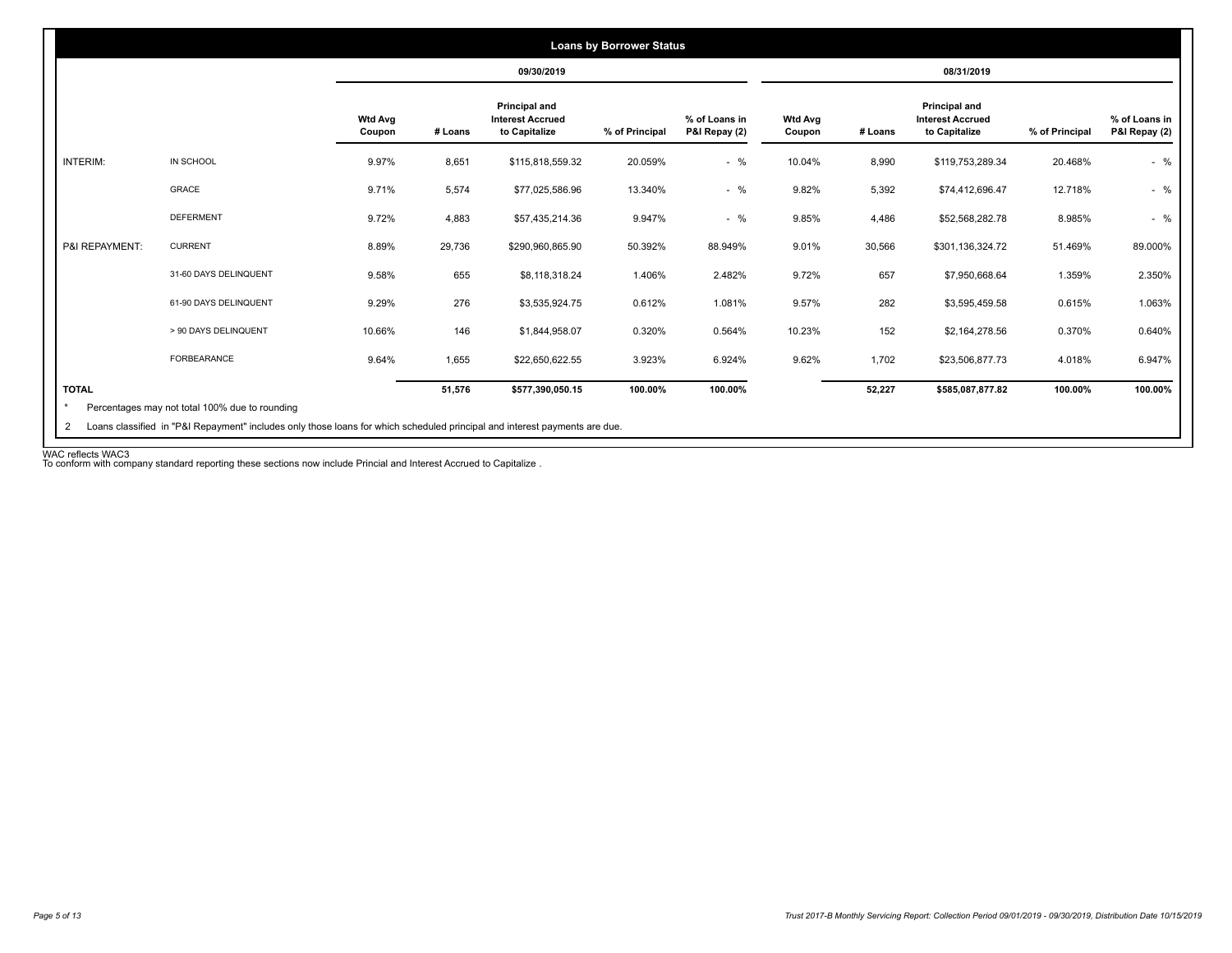|                                                                                                  | 9/30/2019        | 8/31/2019        |
|--------------------------------------------------------------------------------------------------|------------------|------------------|
| Pool Balance                                                                                     | \$577,390,050.15 | \$585,087,877.82 |
| Total # Loans                                                                                    | 51,576           | 52,227           |
| Total # Borrowers                                                                                | 49,598           | 50,213           |
| Weighted Average Coupon                                                                          | 9.43%            | 9.53%            |
| Weighted Average Remaining Term                                                                  | 128.60           | 128.31           |
| Percent of Pool - Cosigned                                                                       | 92.4%            | 92.4%            |
| Percent of Pool - Non Cosigned                                                                   | 7.6%             | 7.6%             |
| Borrower Interest Accrued for Period                                                             | \$4,171,081.14   | \$4,425,102.51   |
| Outstanding Borrower Interest Accrued                                                            | \$41,280,175.41  | \$40,861,396.36  |
| Gross Principal Realized Loss - Periodic *                                                       | \$497,629.58     | \$641,522.31     |
| Gross Principal Realized Loss - Cumulative *                                                     | \$9,908,883.86   | \$9,411,254.28   |
| Recoveries on Realized Losses - Periodic                                                         | \$49,066.86      | \$82,349.20      |
| Recoveries on Realized Losses - Cumulative                                                       | \$1,067,825.59   | \$1,018,758.73   |
| Net Losses - Periodic                                                                            | \$448,562.72     | \$559,173.11     |
| Net Losses - Cumulative                                                                          | \$8,841,058.27   | \$8,392,495.55   |
| Non-Cash Principal Activity - Capitalized Interest                                               | \$844,833.65     | \$748,898.29     |
| Since Issued Total Constant Prepayment Rate (CPR) (1)                                            | 11.06%           | 11.03%           |
| Loan Substitutions                                                                               | \$0.00           | \$0.00           |
| <b>Cumulative Loan Substitutions</b>                                                             | \$0.00           | \$0.00           |
| <b>Unpaid Servicing Fees</b>                                                                     | \$0.00           | \$0.00           |
| <b>Unpaid Administration Fees</b>                                                                | \$0.00           | \$0.00           |
| <b>Unpaid Carryover Servicing Fees</b>                                                           | \$0.00           | \$0.00           |
| Note Interest Shortfall                                                                          | \$0.00           | \$0.00           |
| Loans in Modification                                                                            | \$25,483,647.76  | \$24,889,638.68  |
| % of Loans in Modification as a % of Loans in Repayment (P&I)                                    | 8.37%            | 7.91%            |
|                                                                                                  |                  |                  |
| % Annualized Gross Principal Realized Loss - Periodic as a %<br>of Loans in Repayment (P&I) * 12 | 1.96%            | 2.45%            |
| % Gross Principal Realized Loss - Cumulative as a % of<br><b>Original Pool Balance</b>           | 1.32%            | 1.26%            |

\* In accordance with the Servicer's current policies and procedures, after September 1, 2017 loans subject to bankruptcy claims generally will not be reported as a charged- off unless and until they are delinquent for 120

(1) For additional information, see 'Since Issued CPR Methodology' found on page 11 of this report.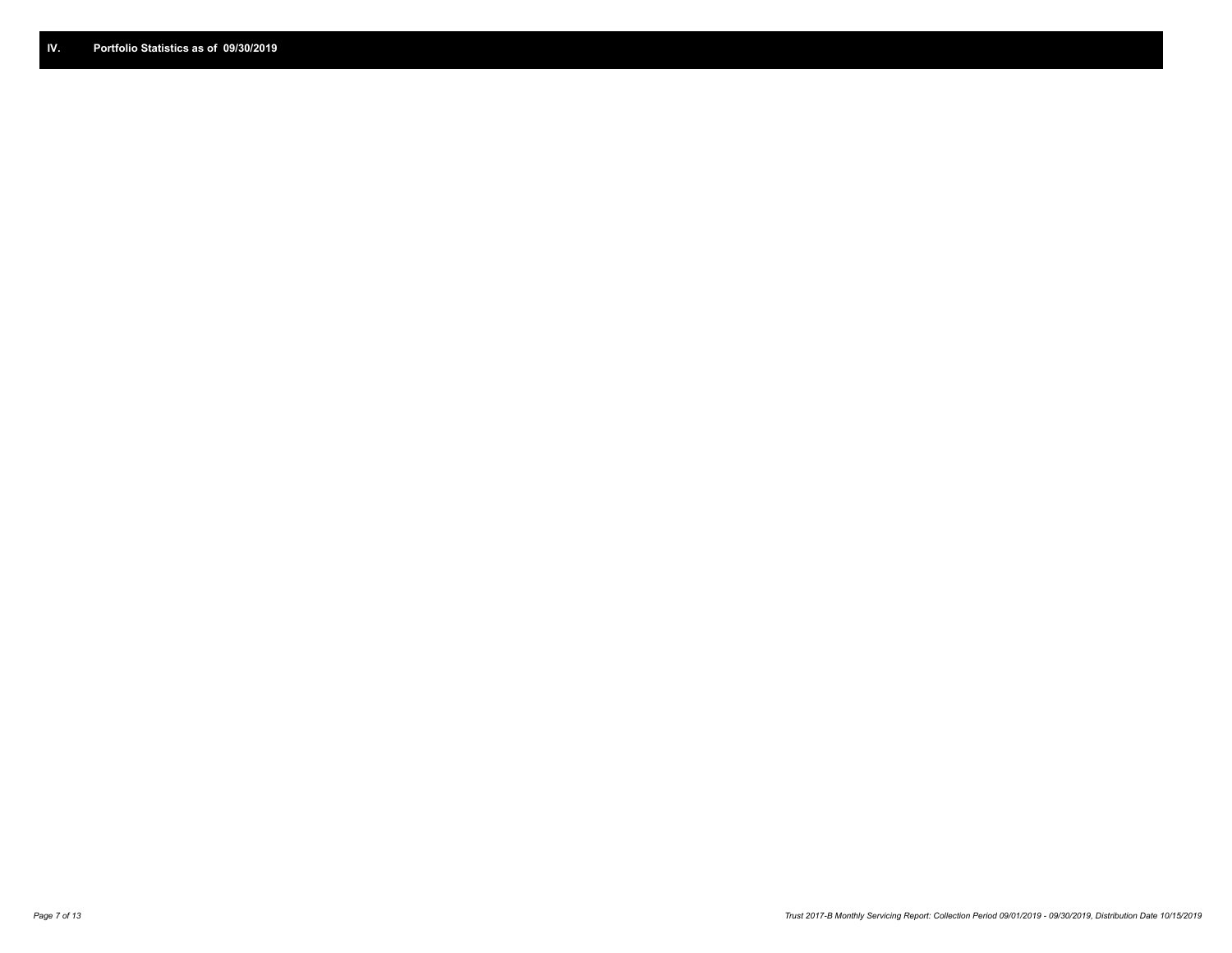| Loan Program                       |                                   |         |                  |          |
|------------------------------------|-----------------------------------|---------|------------------|----------|
|                                    | Weighted<br><b>Average Coupon</b> | # LOANS | <b>\$ AMOUNT</b> | $%$ *    |
| - Smart Option Interest-Only Loans | 8.36%                             | 12,155  | \$105,278,445.49 | 18.234%  |
| - Smart Option Fixed Pay Loans     | 9.37%                             | 12,830  | \$175,473,972.01 | 30.391%  |
| - Smart Option Deferred Loans      | 9.68%                             | 26,591  | \$296,637,632.65 | 51.376%  |
| - Other Loan Programs              | $0.00\%$                          | 0       | \$0.00           | 0.000%   |
| <b>Total</b>                       | 9.35%                             | 51,576  | \$577,390,050.15 | 100.000% |

\* Percentages may not total 100% due to rounding

B

C

A

**Index Type**

|                       | Weighted<br><b>Average Coupon</b> | # LOANS | <b>\$ AMOUNT</b> | % *      |
|-----------------------|-----------------------------------|---------|------------------|----------|
| - Fixed Rate Loans    | 8.44%                             | 11,023  | \$135,756,815.88 | 23.512%  |
| - LIBOR Indexed Loans | 9.63%                             | 40,553  | \$441,633,234.27 | 76.488%  |
| - Other Index Rates   | $0.00\%$                          | 0       | \$0.00           | 0.000%   |
| <b>Total</b>          | 9.35%                             | 51,576  | \$577,390,050.15 | 100.000% |

\* Percentages may not total 100% due to rounding

## **Weighted Average Recent FICO**

| (2)<br>Wtd Avg Recent FICO Band | # LOANS | <b>\$ AMOUNT</b> | $\frac{9}{6}$ * |
|---------------------------------|---------|------------------|-----------------|
| $0 - 639$                       | 3,844   | \$39,914,730.26  | 6.913%          |
| 640 - 669                       | 3,105   | \$33,620,925.35  | 5.823%          |
| 670 - 699                       | 5,703   | \$65,730,416.38  | 11.384%         |
| 700 - 739                       | 11,215  | \$127,677,896.05 | 22.113%         |
| $740 +$                         | 27,706  | \$310,408,989.38 | 53.761%         |
| N/A <sup>(1)</sup>              | 3       | \$37,092.73      | 0.006%          |
| <b>Total</b>                    | 51,576  | \$577,390,050.15 | 100.000%        |

#### WAC reflects WAC3

To conform with company standard reporting these sections now include Princial and Interest Accrued to Capitalize .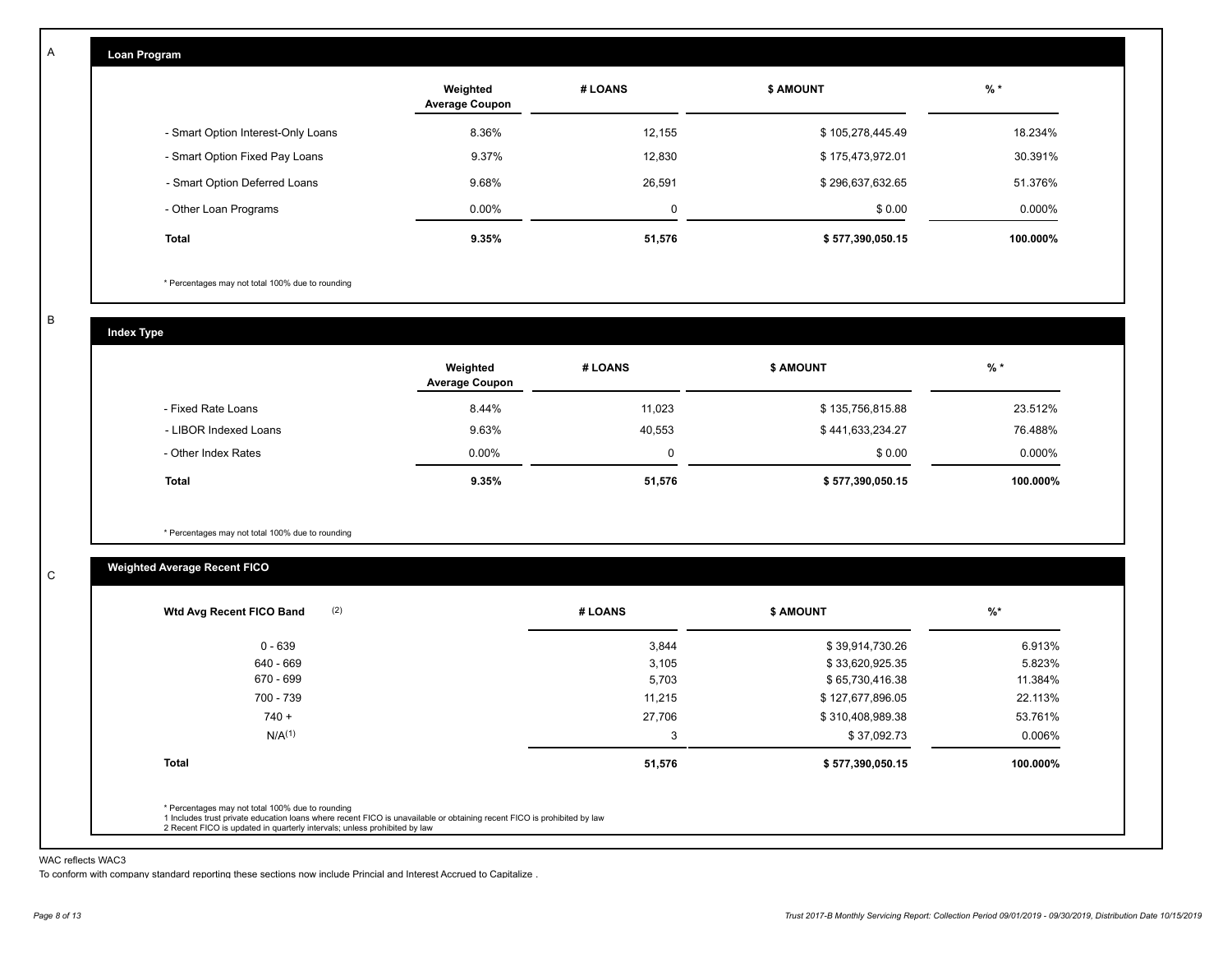\$ 27,920,712.14

| А. | <b>Reserve Account</b>                                                               |                  |  |
|----|--------------------------------------------------------------------------------------|------------------|--|
|    | Specified Reserve Account Balance                                                    | \$1,891,480.00   |  |
|    | Actual Reserve Account Balance                                                       | \$1,891,480.00   |  |
| В. | <b>Principal Distribution Amount</b>                                                 |                  |  |
|    | Class A Notes Outstanding<br>i.                                                      | \$387,700,520.67 |  |
|    | ii.<br>Pool Balance                                                                  | \$577,390,050.15 |  |
|    | First Priority Principal Distribution Amount (i - ii)<br>iii.                        | \$0.00           |  |
|    | Class A and B Notes Outstanding<br>iv.                                               | \$437,700,520.67 |  |
|    | First Priority Principal Distribution Amount<br>٧.                                   | \$0.00           |  |
|    | Pool Balance<br>vi.                                                                  | \$577,390,050.15 |  |
|    | Specified Overcollateralization Amount<br>vii.                                       | \$173,217,015.05 |  |
|    | Regular Principal Distribution Amount (if (iv > 0, (iv - v) - (vi - vii))<br>viii.   | \$33,527,485.57  |  |
|    | Pool Balance<br>ix.                                                                  | \$577,390,050.15 |  |
|    | 10% of Initial Pool Balance<br>Х.                                                    | \$74,820,443.74  |  |
|    | First Priority Principal Distribution Amount<br>xi.                                  | \$0.00           |  |
|    | Regular Principal Distribution Amount<br>xii.                                        | \$33,527,485.57  |  |
|    | Available Funds (after payment of waterfall items A through I)<br>xiii.              | \$0.00           |  |
|    | xiv. Additional Principal Distribution Amount (if(vi <= x,min(xiii, vi - xi - xii))) | \$0.00           |  |
| C. | <b>R-2 Certificate</b>                                                               |                  |  |
|    | <b>Previous Notional Balance</b>                                                     | \$45,942,940.00  |  |
|    | Shortfall of Principal                                                               | \$0.00           |  |
|    | Shortfall of Interest                                                                | \$0.00           |  |
|    | <b>Current Notional Balance</b>                                                      | \$45,942,940.00  |  |
|    | Excess Distribution Allocated (1)                                                    | \$0.00           |  |
| D. | R-3 Certificate                                                                      |                  |  |
|    | <b>Previous Notional Balance</b>                                                     | \$28,418,341.72  |  |
|    | Remaining Principal Collections (2)                                                  | \$0.00           |  |

1. Until the notional amount of the R-2 Certificate is reduced to zero and if there is excess cash through the distribution available it will be distributed to the R-2 Certificate, otherwise the amount will be zero

2. Payments will be made after the principal balance of each class of notes has been reduced to zero and the pool balance is less than or equal to the principal balance of the R-3 Certificate

Current Notional Balance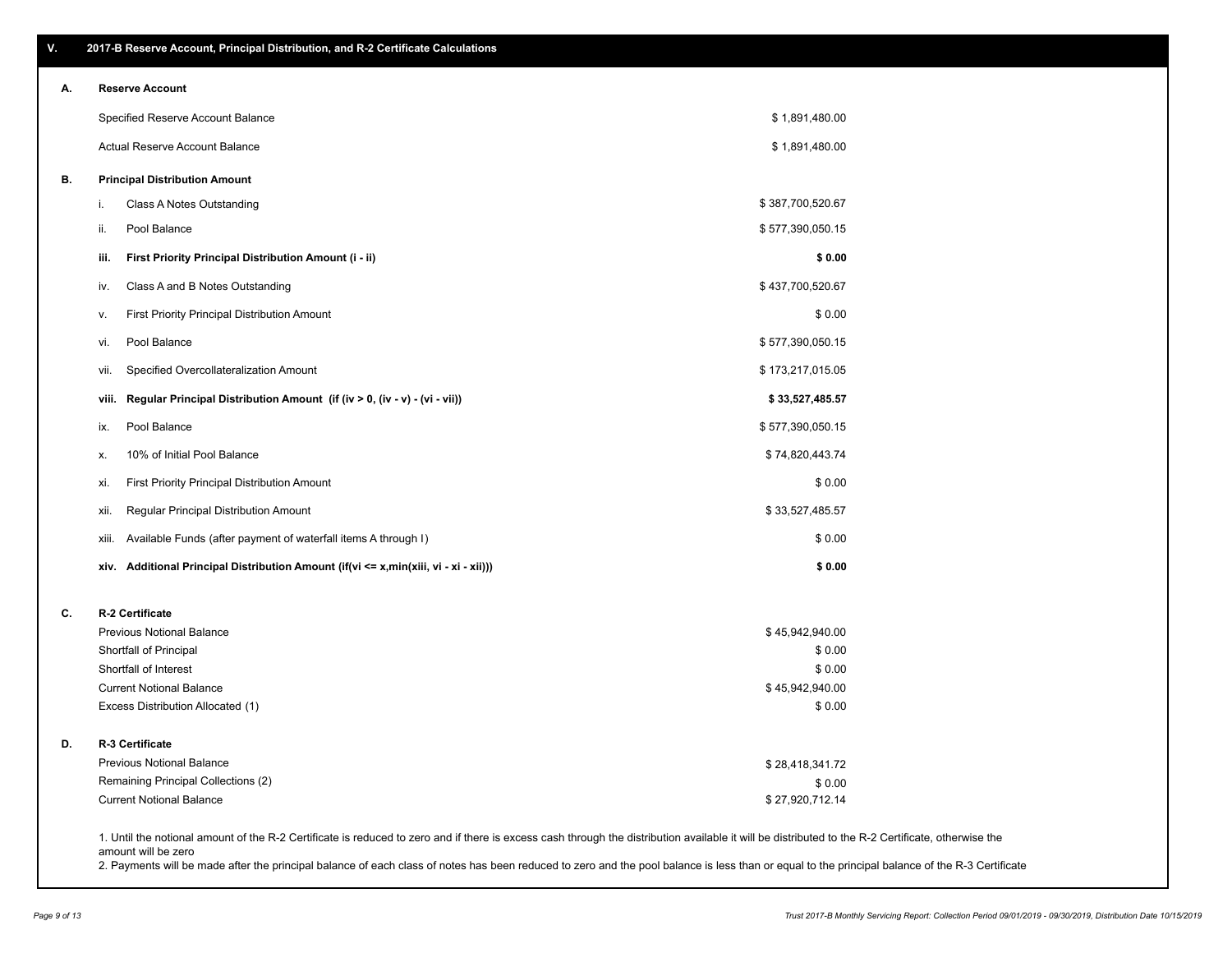|    |                                                         | Paid            | <b>Funds Balance</b> |
|----|---------------------------------------------------------|-----------------|----------------------|
|    | <b>Total Available Funds</b>                            |                 | \$11,460,147.12      |
| A  | <b>Trustee Fees</b>                                     | \$13,125.00     | \$11,447,022.12      |
| В  | <b>Servicing Fees</b>                                   | \$365,186.07    | \$11,081,836.05      |
| C  | i. Administration Fees                                  | \$8,333.00      | \$11,073,503.05      |
|    | ii. Unreimbursed Administrator Advances plus any Unpaid | \$0.00          | \$11,073,503.05      |
| D  | Class A Noteholders Interest Distribution Amount        | \$896,693.96    | \$10,176,809.09      |
| Ε. | <b>First Priority Principal Payment</b>                 | \$0.00          | \$10,176,809.09      |
| F. | <b>Class B Noteholders Interest Distribution Amount</b> | \$145,833.33    | \$10,030,975.76      |
| G  | <b>Reinstatement Reserve Account</b>                    | \$0.00          | \$10,030,975.76      |
| H  | Regular Principal Distribution                          | \$10,030,975.76 | \$0.00               |
|    | <b>Carryover Servicing Fees</b>                         | \$0.00          | \$0.00               |
| J  | Additional Principal Distribution Amount                | \$0.00          | \$0.00               |
| K  | Unpaid Expenses of Trustee                              | \$0.00          | \$0.00               |
| L  | Unpaid Expenses of Administrator                        | \$0.00          | \$0.00               |
| M  | i. Remaining Funds to the R-1 Certificateholder(s)      | \$0.00          | \$0.00               |
|    | ii. Remaining Funds to the R-2 Certificateholder(s)     | \$0.00          | \$0.00               |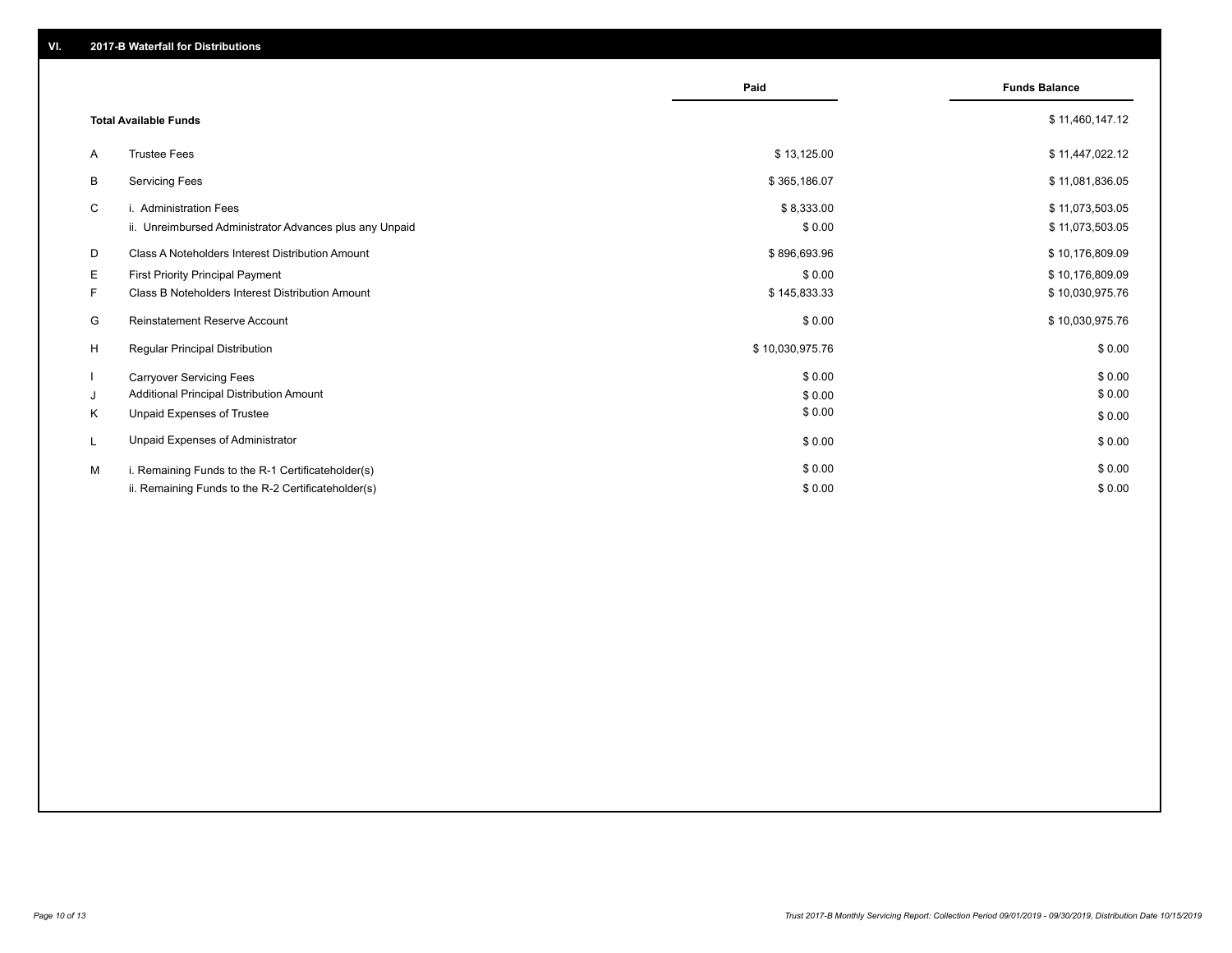# **VII. 2017-B Distributions**

#### **Distribution Amounts**

|                                                            | A <sub>2</sub> A        | A <sub>2</sub> B        | в                       |
|------------------------------------------------------------|-------------------------|-------------------------|-------------------------|
| Cusip/Isin                                                 | 83189DAB6               | 83189DAC4               | 83189DAD2               |
| <b>Beginning Balance</b>                                   | \$259,759,348.85        | \$127,941,171.82        | \$50,000,000.00         |
| Index                                                      | <b>FIXED</b>            | <b>LIBOR</b>            | <b>FIXED</b>            |
| Spread/Fixed Rate                                          | 2.82%                   | 0.75%                   | 3.50%                   |
| Record Date (Days Prior to Distribution)                   | 1 NEW YORK BUSINESS DAY | 1 NEW YORK BUSINESS DAY | 1 NEW YORK BUSINESS DAY |
| <b>Accrual Period Begin</b>                                | 9/15/2019               | 9/16/2019               | 9/15/2019               |
| <b>Accrual Period End</b>                                  | 10/15/2019              | 10/15/2019              | 10/15/2019              |
| Daycount Fraction                                          | 0.08333333              | 0.08055556              | 0.08333333              |
| Interest Rate*                                             | 2.82000%                | 2.77750%                | 3.50000%                |
| <b>Accrued Interest Factor</b>                             | 0.002350000             | 0.002237431             | 0.002916667             |
| <b>Current Interest Due</b>                                | \$610,434.47            | \$286,259.49            | \$145,833.33            |
| Interest Shortfall from Prior Period Plus Accrued Interest | $\mathsf{\$}$ -         | $\mathsf{\$}$ -         | $\mathsf{\$}$ -         |
| <b>Total Interest Due</b>                                  | \$610,434.47            | \$286,259.49            | \$145,833.33            |
| <b>Interest Paid</b>                                       | \$610,434.47            | \$286,259.49            | \$145,833.33            |
| <b>Interest Shortfall</b>                                  | $$ -$                   | $$ -$                   | $\mathsf{\$}$ -         |
| <b>Principal Paid</b>                                      | \$6,720,753.76          | \$3,310,222.00          | $\mathsf{\$}$ -         |
| <b>Ending Principal Balance</b>                            | \$253,038,595.09        | \$124,630,949.82        | \$50,000,000.00         |
| Paydown Factor                                             | 0.025077439             | 0.025077439             | 0.000000000             |
| <b>Ending Balance Factor</b>                               | 0.944173862             | 0.944173862             | 1.000000000             |

\* Pay rates for Current Distribution. For the interest rates applicable to the next distribution date, please see https://www.salliemae.com/about/investors/data/SMBabrate.txt.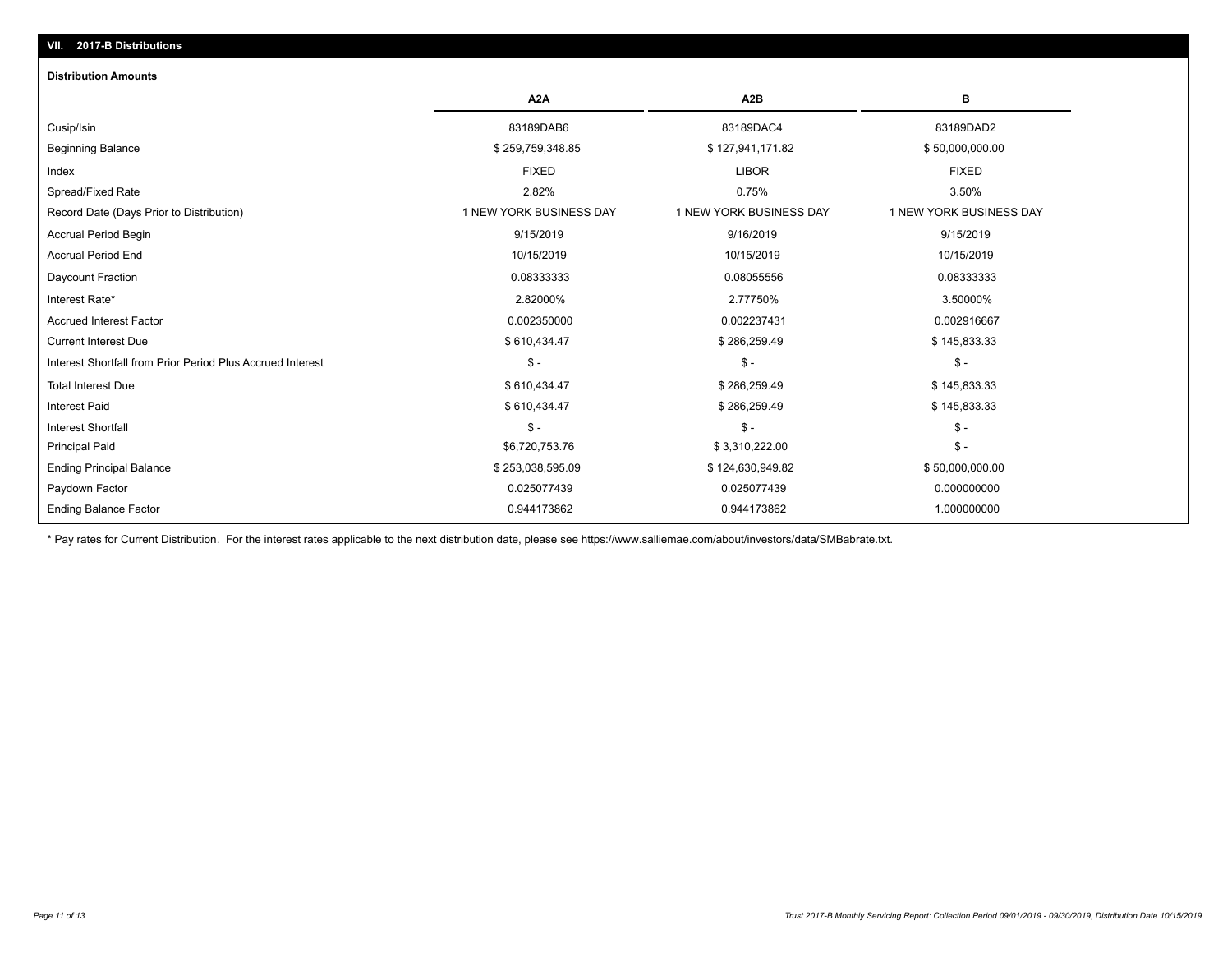## **Since Issued Total CPR**

$$
\text{total CPR} = 1 - \left(\frac{APB}{PPB}\right)^{\left(\frac{12}{MSC}\right)}
$$

APB = Actual period-end Pool Balance PPB = Projected period-end Pool Balance assuming no prepayments and no defaults Pool Balance = Sum(Principal Balance + Interest Accrued to Capitalize Balance) MSC = Months Since Cut-Off

J λ

### **Since-Issued Total Constant Prepayment Rate (CPR)**

Since-Issued Total CPR measures prepayments, both voluntary and involuntary, for a trust student loan pool over the life of a transaction. For each trust distribution, the actual month-end pool balance is compared against a month-end pool balance originally projected at issuance assuming no prepayments and defaults. For purposes of Since- Issued Total CPR calculations, projected period end pool balance assumes in-school status loans have up to a six month grace period before moving to repayment, grace status loans remain in grace status until their status end date and then to move to full principal and interest repayment, loans subject to interim interest or fixed payments during their in-school and grace period continue paying interim interest or fixed payments until full principal and interest repayment begins, all other trust loans are in full principal and interest repayment status, and that no trust loan in full principal and interest repayment moves from full principal and interest repayment status to any other status.

## **Weighted Average Coupon**

*WAC1 = APB* ((*CIR*)\*(*APB*))

$$
\text{wac2} = \frac{((APCL)^*(APB))}{APB}
$$

$$
\text{WAC3} = \frac{((ACTL)^*(APB))}{APB}
$$

APB = Actual period-end Pool Balance

CIR = Average of the Contractual Interest Rate (1)

APCL = Average of the Applicable Interest Rate (2)

ACTL = Average of the Actual Interest Rate (3)

### **Weighted Average Coupon (WAC)**

(1) Contractual Interest Rate represents the interest rate indicated in the Promissory Note

(2) Appliclable Interest Rate represents the interest rate after rate reductions, if applicable, are applied

(3) Actual Interest Rate represents the interest rate when borrower incentive programs and rate reductions, if applicable, are applied